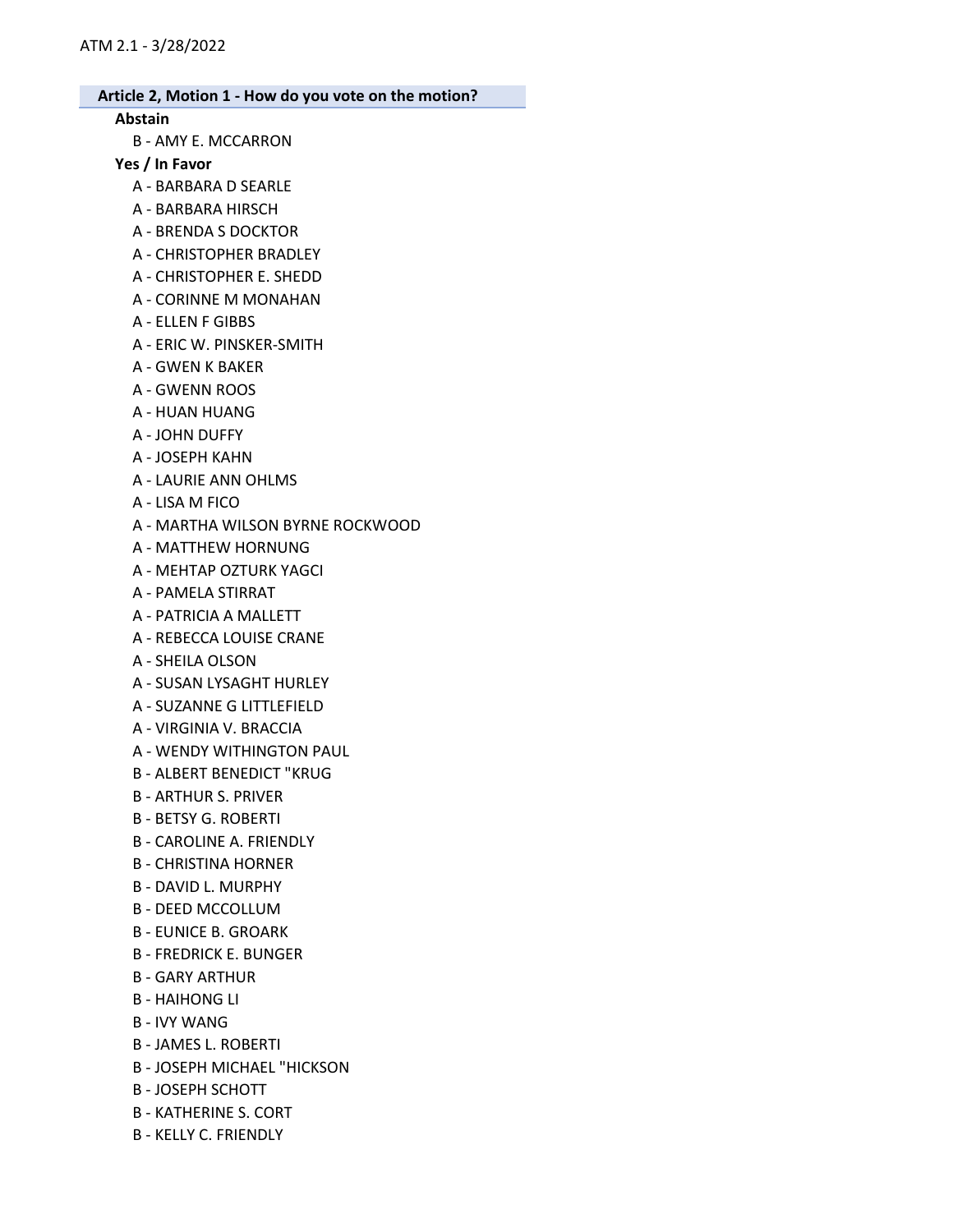B - LINDA H. CHOW B - MARY EATON CROWN B - MELISSA A. MARTIN B - MIDDLETON ANSLEY "MARTIN B - NORA TRACY PHILLIPS B - PAUL THOMAS DELANEY B - PETRO LISOWSKY B - ROBERTA MORGENSTERN B - S. PETER W. JONES B - SCOTT K. BENDER B - SKYE JACOBS C - AMY SB GOTTSCHALK C - ANDREA N. WARD C - ANN M. HOWLEY C - BEATRICE BEZMALINOVIC DHEBAR C - CHRISTINE S. MIZZI C - ELIZABETH LASHWAY C - HOLLY M. GRACE C - HYUN SOOK RYU SONG C - KATE MCGEOUGH C - KATHY Y. EGAN C - LEANNE J. LEIBMAN C - LINDA OLIVER GRAPE C - LOIS C. SULLIVAN C - LUCIENNE V. RONCO C - LUCY ROONEY KAPPLES C - MARCIA TESTA SIMONSON C - MARTIN JAY "MCHALE C - MORRIS RUSTY KELLOGG C - PAMELA POSEY C - ROYALL H. SWITZLER C - SARA H. RAVERET C - SARAH H. PEDERSEN C - SHANI M. DEFINA C - SHARON L. GRAY C - STEVEN D. FESSLER C - SUSAN K. MAGGIONI C - THOMAS H. ULFELDER C - WENDY HARRIS GARBER D - ANN-MARA S. LANZA D - CAROL ALMEDA-MORROW D - CHRISTINE A. KEHOE D - CRAIG EDWARD MACK D - DIANE E. HALL D - ELIZABETH H. SHLALA D - ELIZABETH SULLIVAN WOODS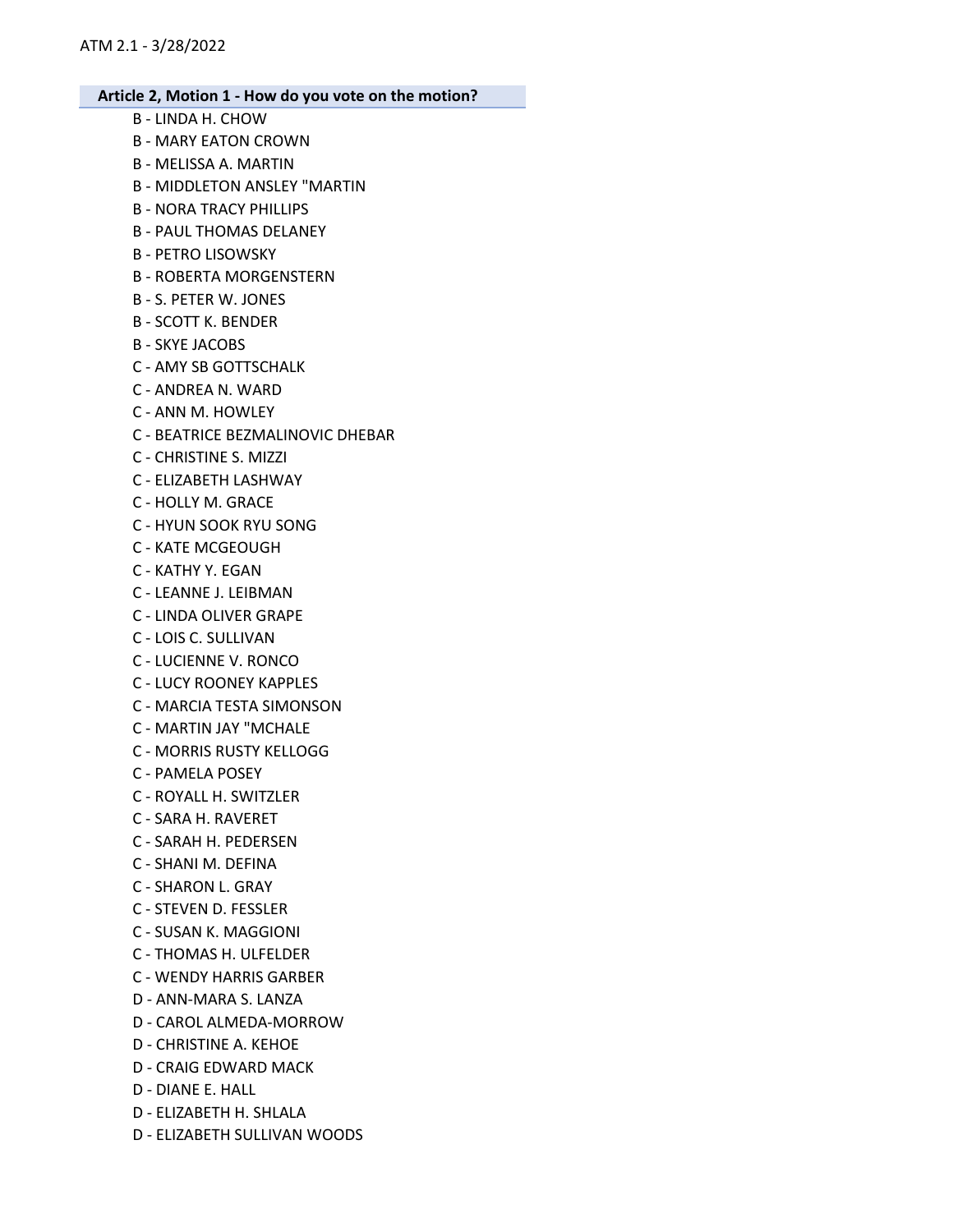- D ELLIOT GODFREY SWAN
- D ETHAN I. DAVIS
- D GAIL FRANCES SULLIVAN
- D IAN COHEN
- D ILLANA S. NISSENBAUM
- D JOHN D. LANZA
- D JOHN SCHULER
- D LAURA ROBERT-FRAGASSO
- D LAURA SCHOTSKY OLTON
- D LINA EVE VITA MUSAYEV
- D MARGIE PALLADINO
- D MARK B. BENJAMIN
- D MASON R. SMITH
- D MAURA MURPHY
- D QUENTIN S. PRIDEAUX
- D RICHARD D. "HILL
- D SANDRA SABA JOSEPH
- D STEPHEN G. MURPHY
- D W. ARTHUR "GARRITY
- E CAREN PARKER
- E JACQUI VAN LOOY
- E JARED W. PARKER
- E JESSICA BETH GRAHAM
- E JOAN GAUGHAN
- E JOHN FREDERICK ERHARD
- E KATHERINE K. MACDONALD
- E KATHERINE L. "BABSON
- E KEVIN J. MACDONALD
- E LISE M. OLNEY
- E MARLA L. ROBINSON
- E MARY GARD
- E NANCY L. GOODEN WESTENBERG
- E NEAL R. GOINS
- E ODESSA MB SANCHEZ
- E PAUL A. CRAMER
- E RAINA C. MCMANUS
- E RANI ELWY
- E REGINA C. LAROCQUE
- E RUSSELL THOMAS GENTRY
- E SUSAN E. RYAN
- E SYLVIA T. HAHN-GRIFFITHS
- E THOMAS J. MACDONALD
- E TIMOTHY W. FULHAM
- E WENDY A. HAERING-ENGELS
- E WENDY S. BECK VON PECCOZ
- F ANNE P. COHEN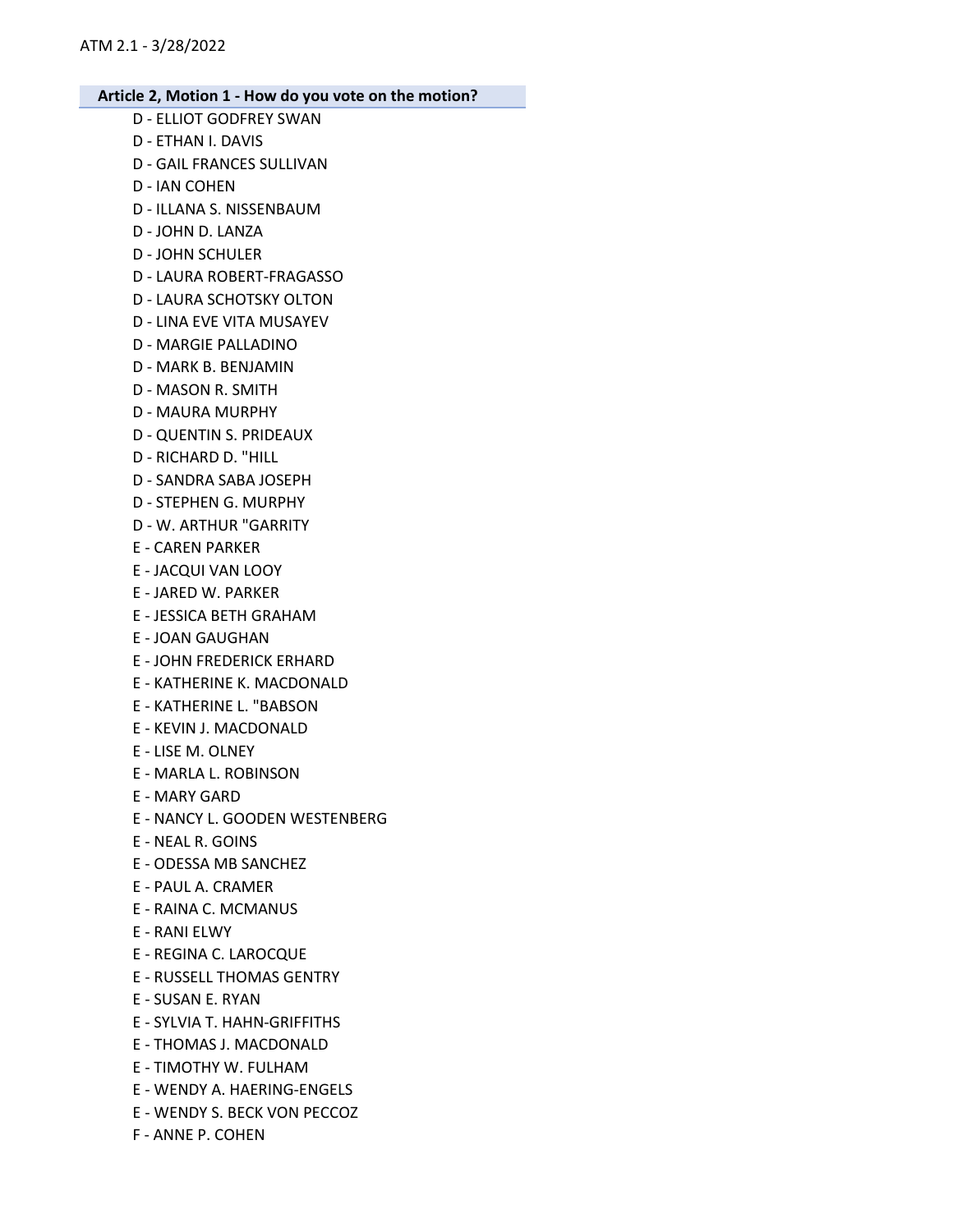- F CHRISTINE SWENSON LAWRENCE
- F CYNTHIA C. EDWARDS
- F DAVID LIVINGSTON
- F DAVID RYAN DAWS
- F ELAINE M. PUTNAM
- F ELIZABETH LANGE
- F ELIZABETH MAY
- F ERIC M. CARLSON
- F FREDERIC W. RIPLEY
- F HOPE CROSIER
- F JAY PROSNITZ
- F LISA COLLINS
- F MAGGIE N. EGGER
- F MICHAEL ANDREW LICATA
- F MICHELE DRAGON LIVINGSTON
- F NICHOLE ANN BERNIER
- F NIKI BRINKMAN-OFENLOCH
- F SALVATORE "DEFAZIO
- F SARA A. JENNINGS
- F SHAWN BAKER
- F STEVEN J. SIMONS
- F SUSAN KAGAN LANGE
- F VICTORIA J. OSTLER
- F VIRGINIA LEE FERKO
- G ALICE HANLON PEISCH
- G ALLAN L. PORT
- G ANDREW A. WILSON
- G CRAIG L. COHEN
- G DIANE CAMPBELL
- G DOUGLAS W. SMITH
- G EDWARD D. FOLLAND
- G HAROLD N. "KAPLAN
- G JANET Z. GIELE
- G JE'LESIA JONES
- G JOAN HACKETT CODY
- G JUDSON L. JAFFE
- G KARL HAMMOND
- G KATHLEEN F. TRUMBULL
- G LORRI WOODACRE
- G MARJORIE R. FREIMAN
- G MARY ANN CLUGGISH
- G MICHAEL R. TOBIN
- G PARKER MORSE
- G PAUL H. MERRY
- G PETER SOLOMON
- G PHILIPPA BIGGERS